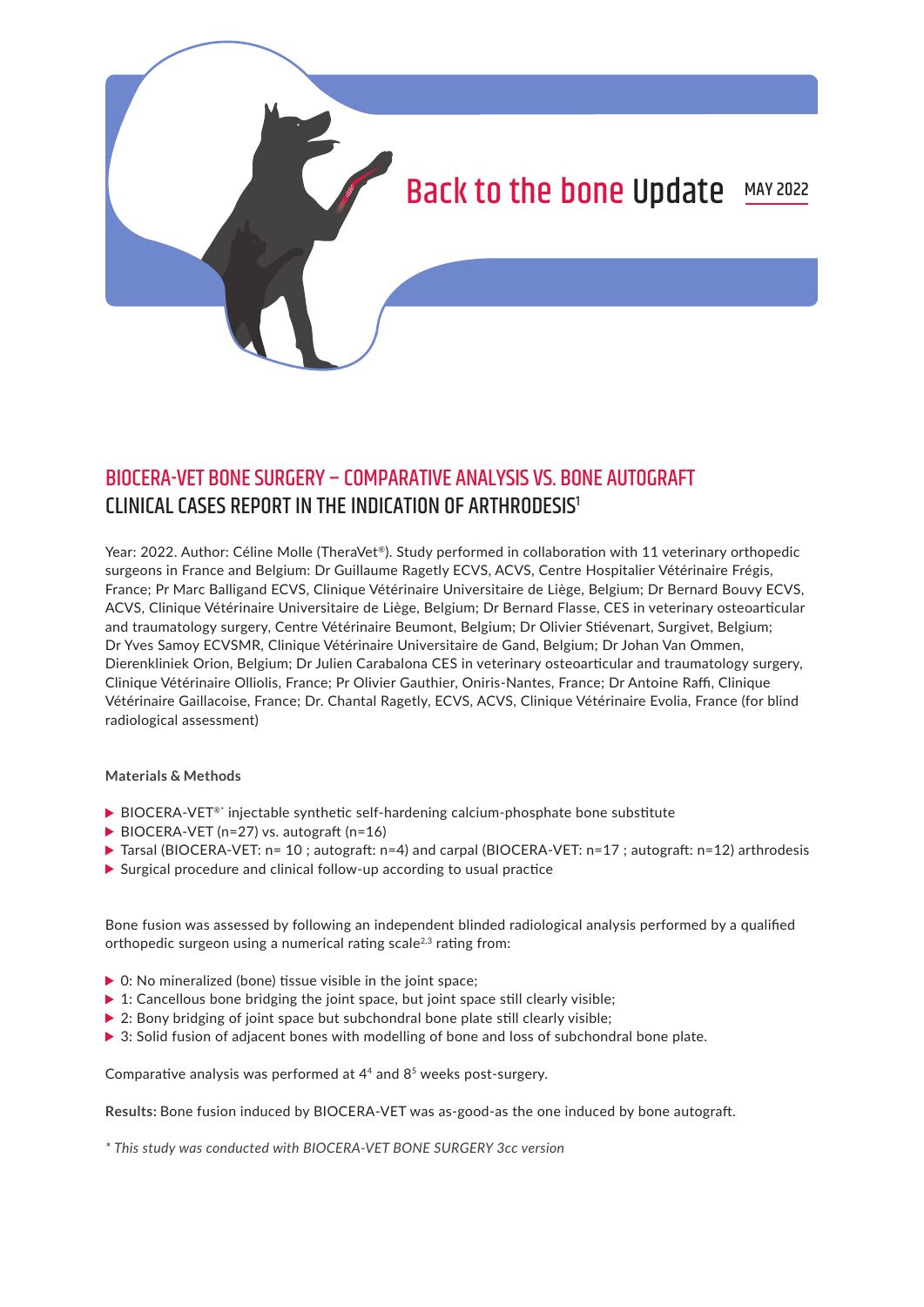

No major complications were reported in the 27 cases treated with BIOCERA-VET. The major complication rate



In a smaller subgroup of pantarsal arthrodesis<sup>9</sup>, bone fusion induced by BIOCERA-VET was more advanced than the one induced by bone autografts, although not reaching statistical significance. These observations suggest that BIOCERA-VET may accelerate the bone fusion process at tarsal level compared to autograft.